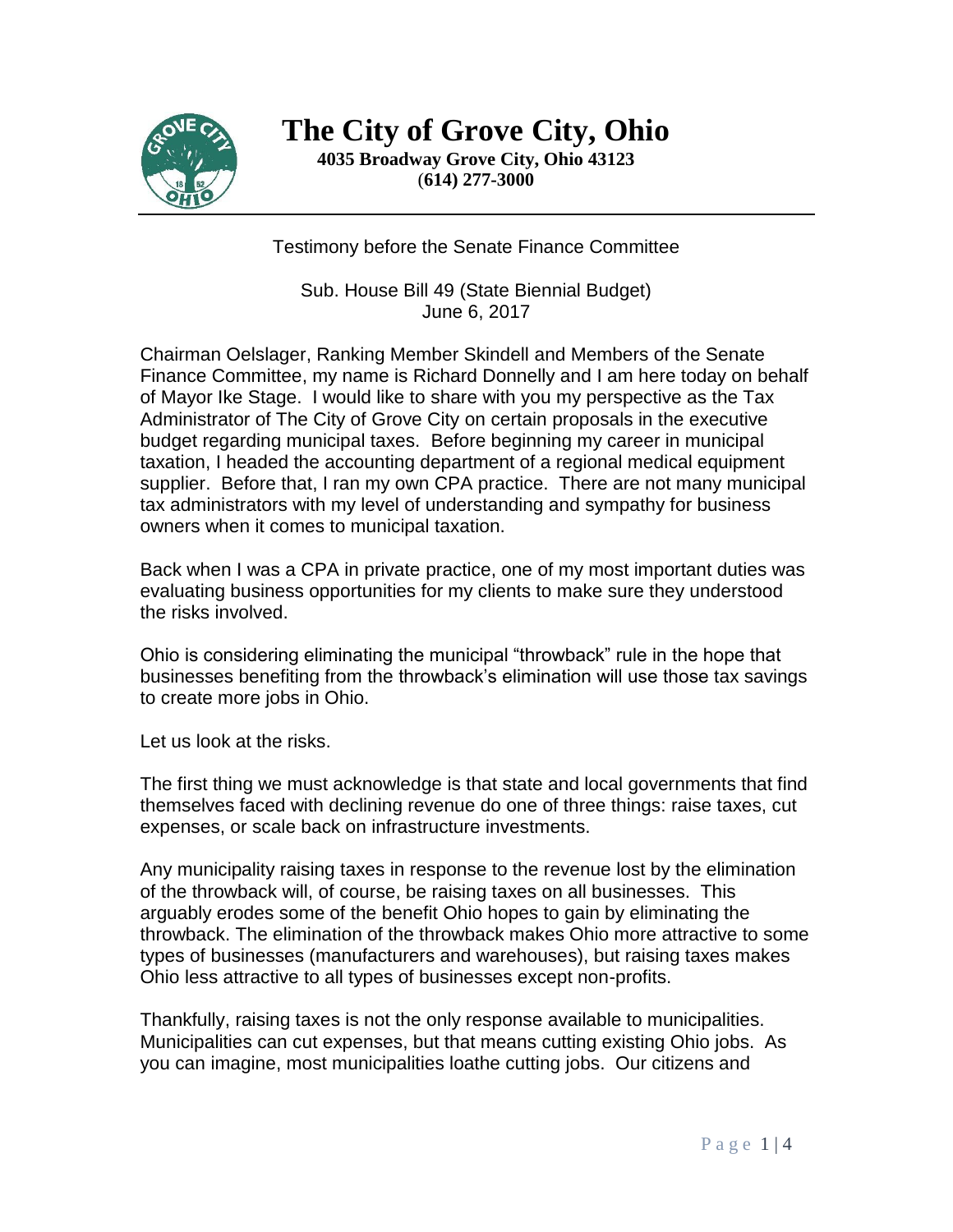businesses still want the services they have come to expect from us, and delivering those services requires human beings. Someone has to drive the snowplow. Someone has to pick up the phone when a caller dials 911. The elimination of the throwback will make it a challenge for Grove City and many other municipalities to maintain our safety and service personnel.

In general, however, when faced with declining revenues many state and local governments scale back on infrastructure investments. It is the easy, invisible choice. A road that does not get built does not generate angry calls from businesses or residents about its potholes. But a road that does not get built does not spark development, and that missed opportunity for development means Ohio misses out on the private sector jobs that development would have brought.

Let us take a look at a real-life example of how municipal infrastructure spending affects Ohio private sector employment.

First I need to give you a point of reference. Elimination of the throwback rule should cost Grove City approximately \$870,000 per year in lost revenue. You may not think that is a lot of money. After all, the State of Ohio patches budget holes larger than Grove City's entire budget. A \$870,000 hit to Grove City's budget would be equivalent to a \$1.6 billion hit to the State's budget.

A few years back, Grove City spent \$2.3 million to build a new road. We ran some water and sewer lines at the same time.

To take advantage of private sector efficiencies, Grove City contracted the design and engineering of that road out to an Ohio based engineering company. Thus, our tax dollars supported private sector engineering jobs here in Ohio.

To take advantage of private sector efficiencies, Grove City contracted the building of the road out to an Ohio based construction company. Again, our tax dollars supported private sector construction jobs here in Ohio.

Once that road was built, over \$350 million dollars worth of private sector construction projects began along the new road. Approximately 400 private sector construction workers are currently working on private sector projects on that road. These are private sector construction jobs here in Ohio that would not have been possible without the tax dollars Grove City invested in publicly owned infrastructure.

This pattern of tax dollars being invested in infrastructure paying off with private sector jobs is repeated again and again by municipalities as we build and improve the public infrastructure that makes private development possible.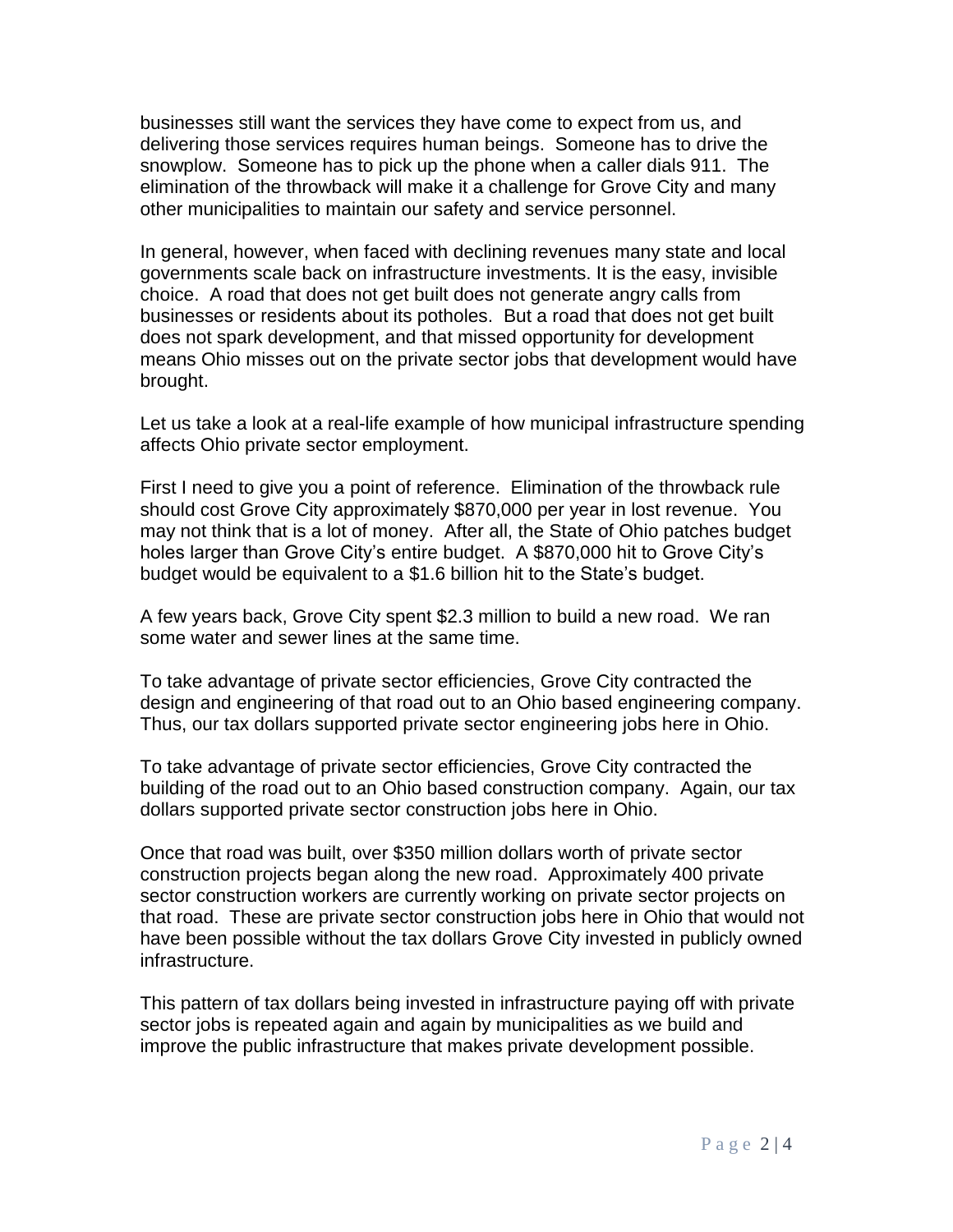The logical and foreseeable risk that elimination of the throwback poses to Ohio is the curtailing of municipal investment in public infrastructure. The direct result of that curtailing of municipal investment in public infrastructure is the layoffs of construction workers here in Ohio as construction projects become scarcer.

The businesses that want the elimination of the throwback are telling you that eliminating the throwback will create jobs. We need to be asking if those new jobs will offset the Ohio jobs lost by eliminating the throwback.

You may not realize it, but we have an answer to that question. The Revised Code allows municipalities to offer job creation credits. A business can seek a jobs creation credit to offset the portion of their municipal tax liability caused by the throwback. These credits are normally negotiated prior to the job creation, and are contingent on the jobs being created here in Ohio.

Of course, the Ohio municipal job creation credits do not benefit a business planning on using the money saved by the elimination of the throwback to create jobs outside of Ohio.

So, our risk is that we will be eliminating private sector jobs here in Ohio that are supported initially or subsequently by municipal infrastructure spending to create jobs in other states. This is a risk we do not face with the municipal jobs creation credit under the current code.

The City of Grove City asks that the proposed elimination of the throwback be removed from HB49, so that municipalities can continue to grease the wheels of business through infrastructure investment that provides private sector jobs here in Ohio. Grove City is open to exploring better, targeted solutions to help businesses affected by the throwback who wish to create jobs here in Ohio.

## **Centralized Collection**

I would also like to touch briefly on the Commissioner's proposal for "opt-in" administration and collection of municipal net profit tax return filings.

Grove City strongly objects to the Commissioner's revised proposal, and supports the version passed by the House.

I have personally trained ex-Department of Taxation employees to be municipal tax auditors. Those employees still required 12 to 18 months to get fully up to speed on municipal taxation. They had to learn new law, new court cases, new forms, and new concepts. Their experience at the Ohio Department of Taxation, while helpful, did not translate into the ability to be instant municipal tax experts.